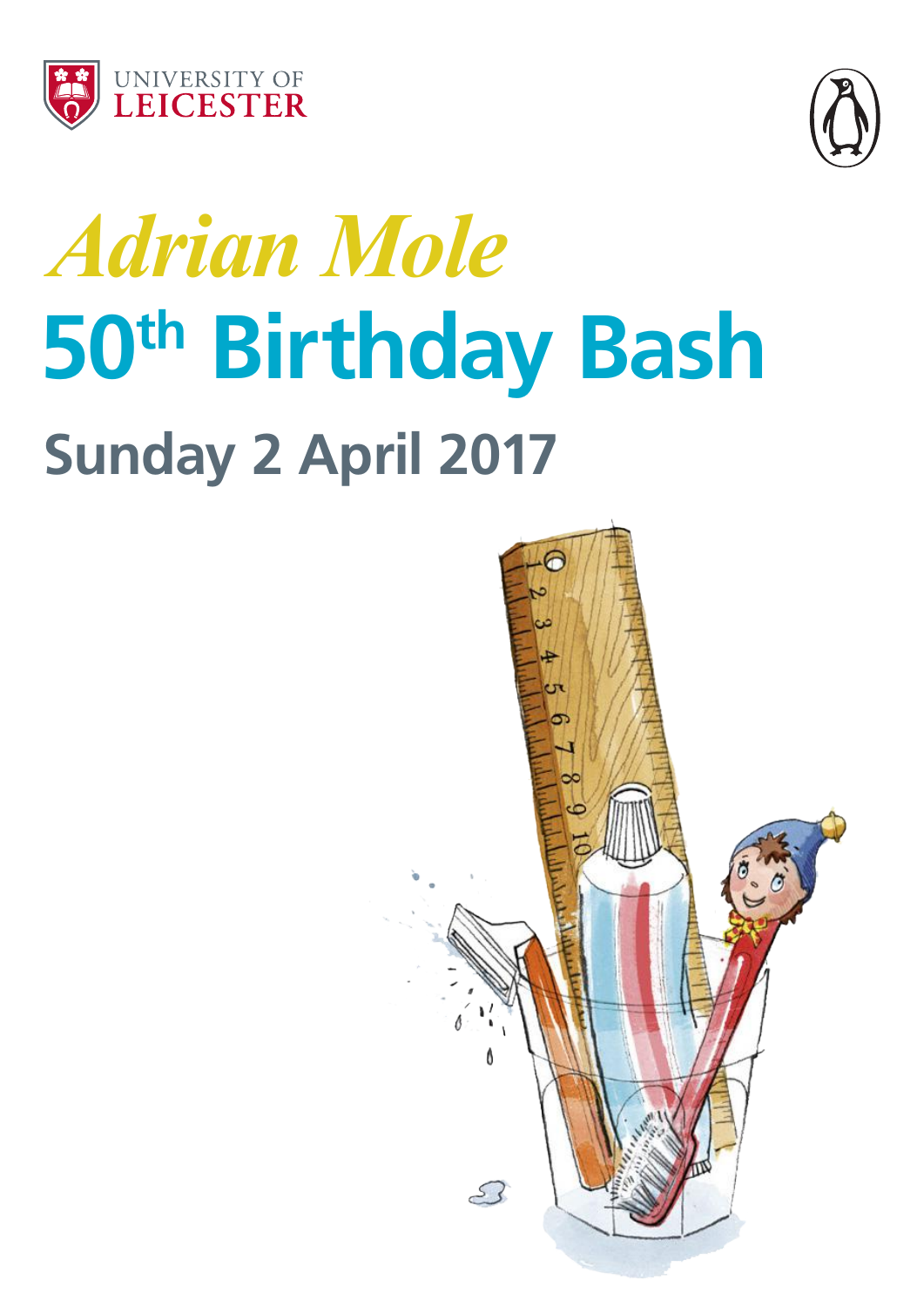### *Programme for the day*

- **10.30 11.30am The Art of Adrian Mole**  Attenborough Arts Centre A family workshop with illustrator Caroline Holden Hotopf.
- **1.15 2.15pm Sue Townsend: Playwright** *with Carole Hayman and Janette Legge* Peter Williams Lecture Theatre

Reflections and reminiscences on Sue Townsend's contribution to British Theatre and television.

#### **2.45 - 3.45pm Reunion: The Birth of Adrian Mole** *with Colin Broadway, John Tydeman, Geoffrey Strachan and Caroline Holden Hotopf*

#### Peter Williams Lecture Theatre

This unique event reunites key figures in the Adrian Mole story with lively and entertaining discussion of Adrian's early years.

#### **4.15 - 5.45pm Adrian Mole's 50th Birthday Bash**

#### Peter Williams Lecture Theatre

Hear from Simon Schatzberger, the original Adrian Mole on stage, and also enjoy the world premiere of three short new monologues specially commissioned for the occasion.



# *Introduction*

The East Midlands region has never been short of literary talent. Julian Barnes was born here, Alison Light was shortlisted for the Booker, Jean Binta Breeze mentored many Leicester writers while she lived here, and Jacob Ross won the 2017 Jhalak Prize for black, Asian and minority ethnic writers. Sue Townsend had a lifelong commitment to artistic talent in the region. This extended to actors: she insisted that her stage version of Mole would not play to the West End without Leicester actors. She got her way.

The Centre for New Writing has commissioned three new monologues to commemorate Adrian Mole's 50th birthday. Sue Townsend's legacy is clear to see in the commissioned pieces by Heide Goody and Ian Grant, Marilyn Ricci and Maria Taylor. The monologues are published here for the first time and will be performed at today's event. The three commissioned pieces evoke Mole's voice but transport him to the world of Lidl, Farage and Brexit. During the day, we will also be hearing from some teenage writers, who have been mentored by the Leicester-born Bali Rai – one of Britain's most successful Young Adult fiction writers - to produce their own creative responses to Mole.

Today's event supports a host of exciting publishing from Penguin to mark Adrian's 50th birthday. Michael Joseph has launched Mole Press, their very first poetry list, which consists of just one title: Adrian Mole: The Collected Poems. All eight diaries are being re-published to mark the occasion, with new anniversary covers, and the first two books in the series, The Secret Diary of Adrian Mole, Aged 13¾, and The Growing Pains of Adrian Mole, brought together in a single edition for the first time and given away free to attendees at this afternoon's birthday bash.

Sue Townsend was awarded an Honorary MA by the University of Leicester in 1991, and in 2008 became a Distinguished Honorary Fellow, the highest honour that the University can bestow.

In 2005, she entrusted the University Library with the care of her literary archive, containing original draft manuscripts, correspondence, notebooks, and research material for her books, plays and screenplays. Treasures of the collection include handwritten drafts of the first two Mole diaries and correspondence to Sue from Geoffrey Strachan, John Tydeman and many others. A related collection contains original artwork and working drawings for the early Mole books by Caroline Holden Hotopf. These fascinating materials can be viewed by appointment with the David Wilson Library's Archives and Special Collections.

As well as 2 April marking Adrian's 50th birthday, today would have seen Sue turn 71. Her unique voice and acute observations on British society are sorely missed. Today provides an opportunity to reflect on her legacy as a writer, in the company of those who knew and collaborated with her. The University of Leicester and Penguin would like to thank all of today's speakers and participants for taking part, and the family of Sue Townsend for their ongoing support. We are especially grateful to Colin Broadway for judging the writing commissions. We hope you enjoy the day.

#### **Simon Dixon**

*(Archives & Special Collections Manager)* 

**Corinne Fowler** 

*(Director of the Centre for New Writing)*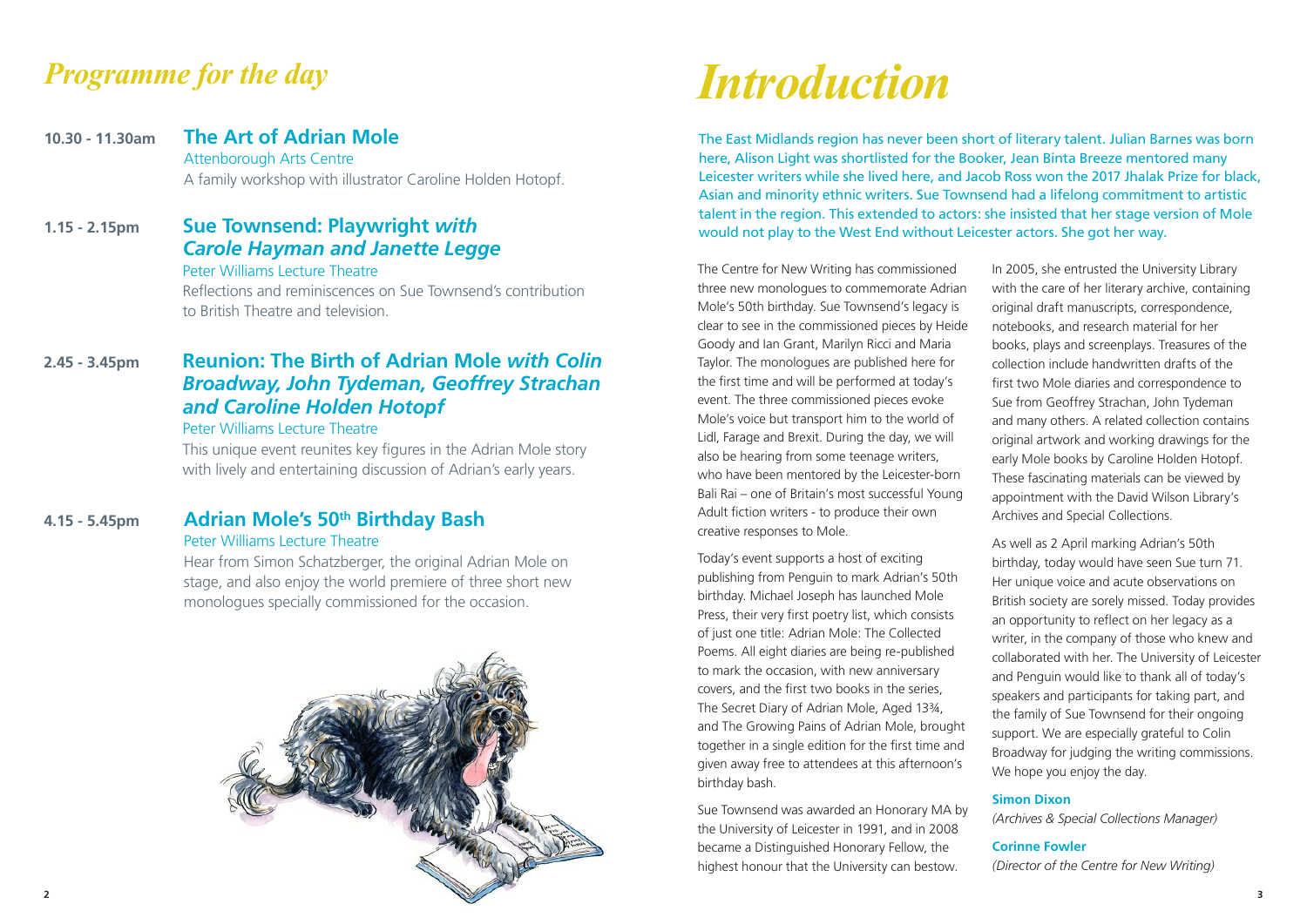### *The Age of Convenience* **Maria Taylor**

#### *(voice of Adrian Mole, Leicestershire accent)*

#### **Saturday April 1st 2017**

#### **11.45pm**

Can't sleep. In a matter of minutes, I, Adrian Albert Mole will turn fifty. I am now officially an old man. There are people much younger than me who are already dead. I suppose by lunchtime all my teeth and hair will have fallen out. I spoke to mum at dinner and asked how she felt about her only son reaching half a century. Her face fell the way Theresa May's does whenever someone on the news mentions Nicola Sturgeon. Mum muttered something about it being 'an April Fool's joke.' I noticed she was teary at dinner and drinking too much Pinot Grigot than is appropriate for a septuagenarian. I pointed this out, and dad said, 'she's not a septuagenarian, she's a Virgo! The virgin, Adrian!' I coughed so much I nearly ended up choking to death on mum's microwave toad in the hole. Mum left the table and tottered straight to the fridge for more wine.

Mum is a great-grandma now, but she has taken up social protest as a hobby. Other seventy-two year old women would've taken up crochet. In March she chained herself to a bollard outside Fenwicks in Leicester. She was campaigning against Fenwicks being shut down. Mum told a BBC East Midlands Today reporter, 'someone has to protect our

Leicester heritage! It's not all selfies and duck faces!'

I really must get to sleep.

Goodbye sweet youth! May angels sing you to your rest!

#### *(pause)*

#### **Sunday April 2nd 2017**

#### **12:03am**

It's official. I, Adrian Albert Mole, am now fifty. I still live next to my parents in a converted pigsty. I will forever be confined to the provinces. Time has forced me to compromise my intellectual status and find a menial occupation. According to HR, I am a customer experience enhancement consultant, which means a shop assistant at Tesco Express. My boss Tahir is already store manager and he's only twenty-eight. My job mainly involves showing alcoholics to the aisle where we keep the Blue Nun.

Having fewer responsibilities has given me more time to write. My proudest achievement was penning my very own political play, 'Trump on the Dole,' in which Donald Trump is sacked by humanity with celebrity Judge Rinder presiding. He is forced to live off Job Seeker's Allowance and can no longer afford fake tan. It has been a runaway success throughout the entirety of South

Leicestershire. The Melton Times gave it a whole five line review and said, 'Never seen anything like this, especially the scene where Trump begs Job Centre advisor Beyonce for a job as a sandwich packer.'

I am no stranger to political fame. Last June I joined Twitter and tweeted 'It's time for change' to mark my first trip to Aldi. It was retweeted over two thousand times by UKIP and Brexit supporters, which was certainly NOT my intention. Nigel Farage said I was 'the ignored voice of middle-aged Britain.' Dad said, 'Adrian's got the face of middleaged Britain to boot' and cackled like a maniac. I think he's going senile. He is the only old man I've ever seen in a mobility scooter with a pony tail and a leather jacket.

In spite of my innocent intentions, Pandora was not pleased with my infamous Brexit tweet. Pandora Braithwaite will always be the love of my life. Pandora was fired last year from her shadow cabinet job by Jeremy Corbyn, for not being commie enough. She is still Labour MP for Ashby-de-la-Zouche. She has her heart set on becoming the first woman Labour Prime Minister. She has definitely got better dress sense than Theresa May. She is currently having a secret on-off fling with a toy boy! He's a Socialist Remain campaigner called Giles, who went to Oxford and drives a Porsche. What's a wealthy, hunky twenty-seven year old gym enthusiast got that I haven't?

I definitely need to get to sleep. I am having a surprise birthday party at four. I read it in Gracie's secret diary which has 'Keep out, Dad!' emblazoned on the front in glitter nail varnish.

#### *(pause)*

#### **3:50 am**

Can't sleep. Flicking through my old diaries. It is no mean feat storing precious possessions in a converted pigsty. My diaries are a tale of existentialist angst, marriages, divorces, cancer, reality TV shows, kids, grandkids, war and red socks. They are also a love story about me and Pandora.

#### *(pause)*

#### *(voice of younger Adrian)*

#### **Monday February 9th 1981**

Pandora! The memory of you is a constant torment!

#### *(pause)*

I wrote that over thirty five years ago when I fell in love with Pandora as a lovelorn adolescent. I am still tormented! But with less hair.

I was wondering who would be first to wish me a happy birthday. Then at 3:20am my phone bleeped with a text:

#### Happy birthday, Aidy!

I am in a hellish nightclub with Giles. Exhausted. He's infuriating me because I won't dance to the Spice Girls. He thinks they are retro. We may both be older but I still burn with love and deep affection for you, Aidy. I will be seeing constituents in Ashby on Monday, please let me see you. With love forever, Pan xxx

I nearly cried. Whatever the next fifty years holds, at least I have Pandora's love...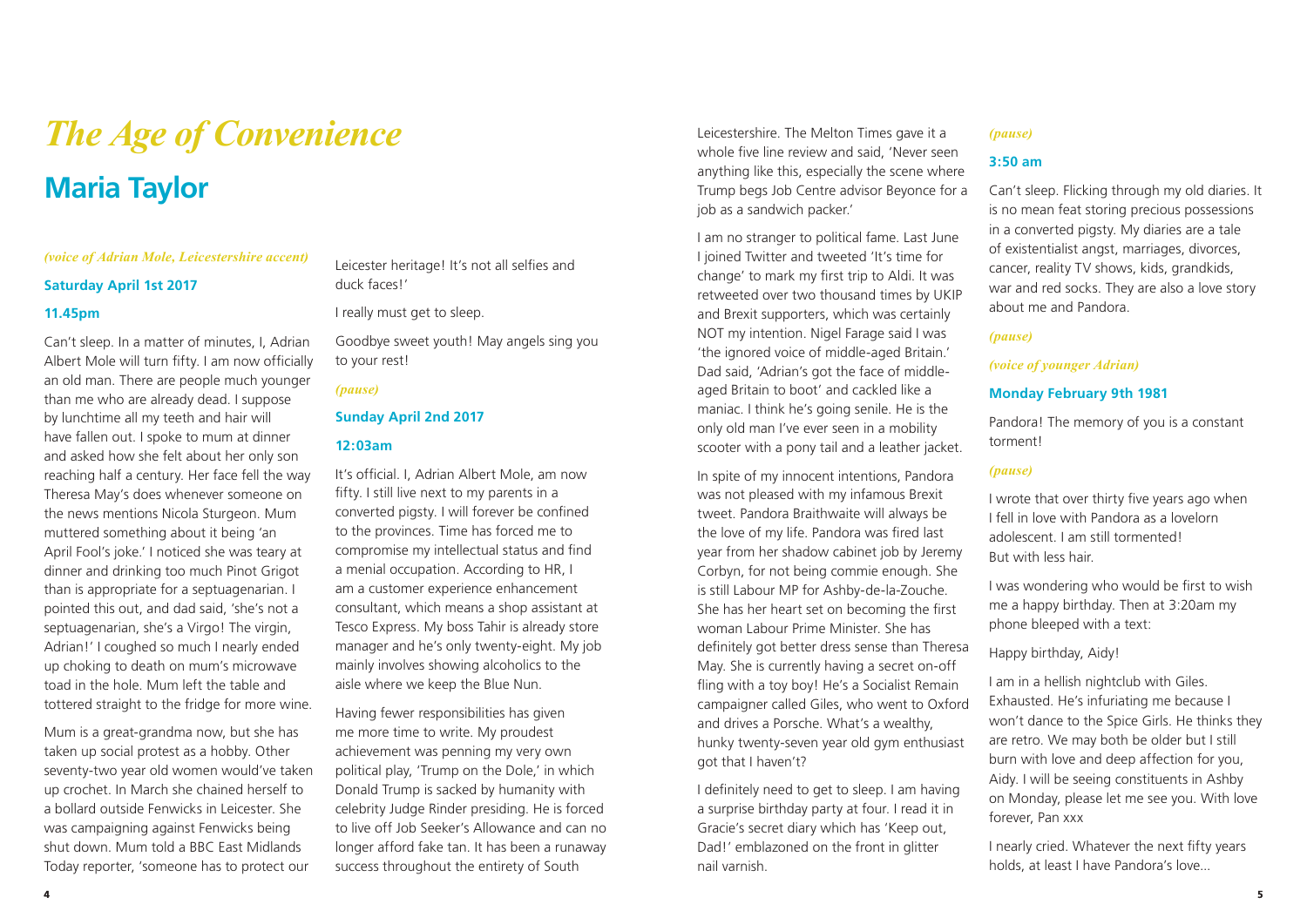### *Let Them Eat Custard Creams* **Heide Goody and Ian Grant**

#### **To Ms Lampwick, Arts Council,**

I must express grave concern at the Arts Council's refusal of my request for six thousand pounds to support our readers' group. I understand that times are hard. I imagine your role is that of an intellectual nurse, carrying out triage on art projects, offering a tot of rum to some and only comforting words to others. I want to cry out to you, "I am not dead! There is life in this body yet!" (and by body I mean the Westcotes Library Literature Group).

You raise a number of points in your letter. It is true that Westcotes Library already has another book group. Mrs Chapel's Wednesday Book Club is, as you say, thriving. Indeed, this Japanese knotweed of a book group, is nothing short of rampant. Sometimes there's only standing room available. But is this a good thing? Is it? Your letter makes frequent mention of the need for 'audience engagement' but, I ask, what audience? And what should they be engaged with?

Let me paint a picture for you. On the one hand, we have a room stuffed with pensioners, fighting over the tea urn and a plate of hobnobs as Mrs Chapel leads them through a discussion of The Time Traveller's Wife or some Girl with the Dragon Tattoo nonsense. And, on the other hand, in the much more modest meeting room that used to be the cleaner's cupboard (which, until the gefilte fish incident, smelled mainly of chemicals) we have the Westcotes Library Literature Group where a

select few – I attached a copy of our entrance exam. Did you have a go? – discuss the latest Kazuo Ishiguro, Haruki Murakami or Khaled Hosseini over grissini and poppy thins.

The difference between the two should be obvious. Our group is a hardy band of intrepid literary explorers and intrepid explorers do need provisions, Ms Lampwick.

You made no mention of the graphs I attached to my original application. I can send fresh copies if you have lost them. My accountant friend, Parvez, checked their accuracy. My research into the correlation between favourite snacks and literary predilections has produced some clear and undeniable results (I have submitted a short piece to the New Scientist). Digestives, rich teas and custard creams will attract fans of Harry Potter and Andy McNab. A garibaldi or a bourbon might indicate someone who will try a little Mark Haddon or at least attempt the first page of a Hilary Mantel. But if one is to give nourishment and succour to the mind of a true intellectual then it must be biscotti, florentines and perhaps even stroopwafels. Don't dismiss this as a simple matter of biscuits; it underpins the literary education of a whole city. Please do not look down on us and cry, "Let them eat custard creams!"

You suggested that the amount we requested for refreshments was unrealistically high. I am surprised that you, a Londoner, would say

this. I've eaten out in London and a sandwich alone can cost upwards of five pounds. Our book group's requirements are met from the delicatessens and bakeries along the Narborough Road, but times have become hard. The pound is falling and the price of imported goods is rising. We used to buy baklava from Mr Rahman's shop but he's sold up and returned to Libya where there is less religious persecution (thank you, Brexit Britain).

I sense from the tone of your letter that you have perhaps spoken to our librarian and that young Mr Tiptree has expressed doubt over the value that our group brings. He insists that the library cannot afford to maintain two book groups, even though he lets the U3A craft group have free use of our meeting room for much of the week and doesn't bat an eyelid when they turn the radiators up to maximum in June.

I have observed that the local library service seems to be more interested in being popular than anything to do with books. Craft groups! Free newspapers so the old blokes can pick their horses. Even a Wednesday book club that doesn't even appoint a literary expert, such as myself, to guide their reading; they actually pick their next book by a show of hands. I would have thought that, on both sides of the pond, we would have learned the hard lessons that come from populism and wanton democracy! Down that road lies madness, or even worse, Barry Kent novels. You might know Barry Kent's work. He wrote Dork's Diary based on a character called Aidan Vole. A shallow and foolish piece of nonsense that has gained him much undeserved popularity.

Our group prides itself on being focussed and innovative. Knowing that quality foodstuffs

nourish the mind as well as the body, the four of us (three if Mr Aheer is on call) have taken to having themed snacks to accompany our books. We've had rollmops with Moby Dick, gefilte fish with Zusak's The Book Thief and haggis with Robert Burns. We also have strict rules on books that are suitable for the group. Books with "The Girl…" in the title are passed over without further consideration. Anything with a Richard & Judy Book Club sticker isn't allowed across the threshold. And anything that has been made into a tawdry Hollywood blockbuster is given short shrift. Such is our passion for finding the right book that Mr Aheer and I nearly came to blows over The Life of Pi; but I argued strongly that using a CGI tiger showed a lack of integrity. If they can't make the effort to train up a real tiger then what does that say about the quality of the source material?

In short, I know that the Arts Council has money enough to fund our little group. You might consider diverting some cash from the English National Ballet – their tiara budget would probably suffice.

If you do not support English arts and culture, who will? Without nourishment our rarified group will die, along with maypole dancing, cheese rolling and swan upping – or worse still, some bureaucrat will attempt to combine them in an ill-advised attempt at streamlining. I'm sure I don't need to tell you that a swan can break a man's arm, especially if you try to engage it in maypole dancing. Don't say you weren't warned.

#### **Yours in anticipation, A Mole**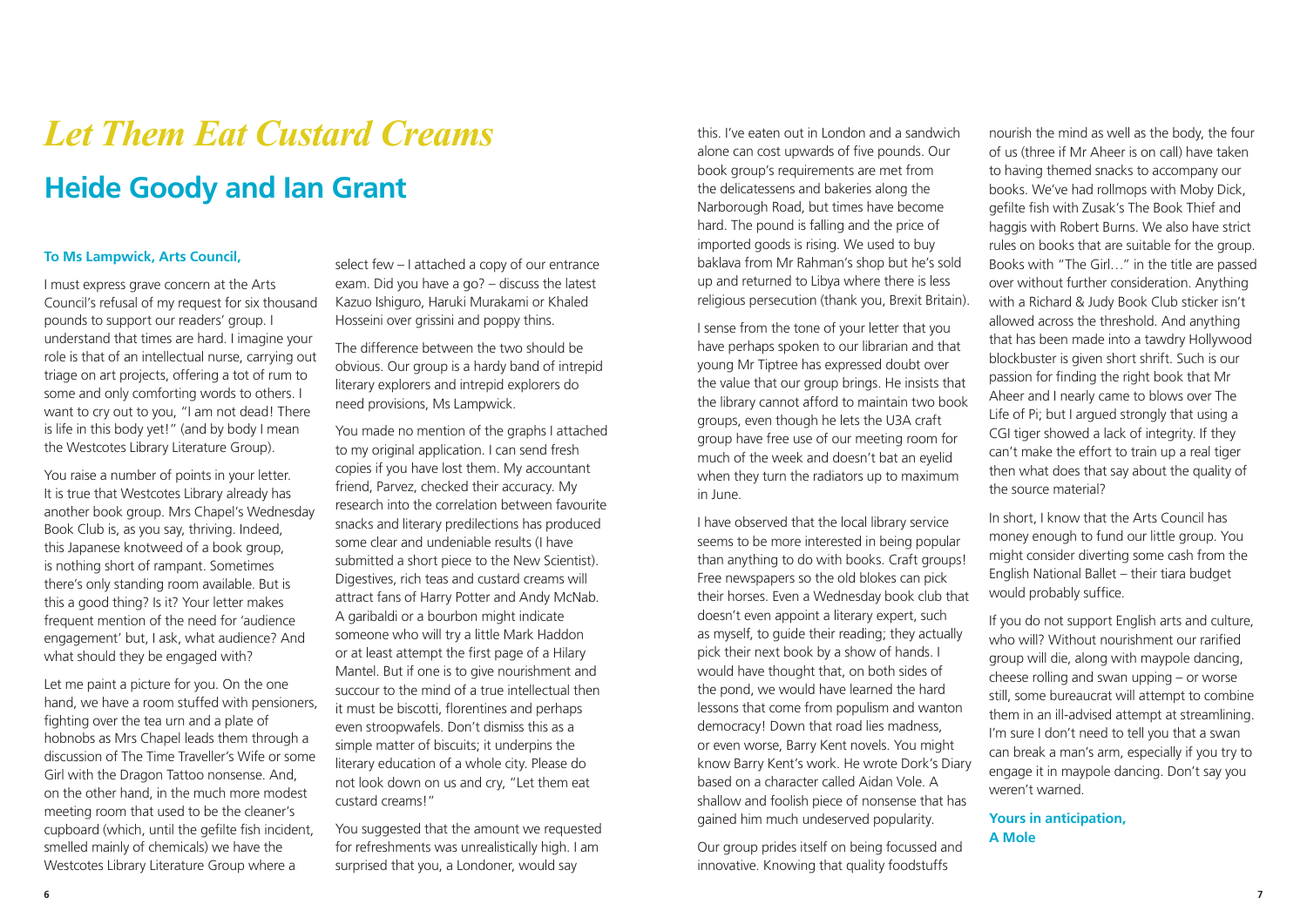### *Rocking On* **Marilyn Ricci**

#### *Adrian chops wood in the Piggeries yard.*

How come when Bear Grylls chops wood it splits in exactly the right place? No doubt Rabid Dog Robson would make a better job too. 'Got muscles like Popeye after his spinach,' my father said as we watched Rabid and his agent pick their way through the mud to the front door yesterday. Why were my parents even there? Why would I invite them to a business meeting? Rabid's response to my question: 'Did you read my previous ghosted work: Niamh's My Life on Shit Row?' was unexpected: 'I thought you made a good enough fist of it. Bit OTT with the poverty porn.' *(Sighs)* I'm not sure I can work with him. Standing there wearing Versace. My mother said: 'That suit was sharp enough to fell a tree.' An obvious barb about me refusing to change my cardigan. I had to defend myself: 'My Life on Shit Row has at least made me a decent living.' 'And about time too,' she replied. 'Better than all that naff stuff you bombarded the BBC with for years.'

#### *Sound of wood chopping*

Phew. Got to take this balaclava off. Boiling. Things got a bit heated after Rabid had gone. I can't help feeling I'm selling out with this ghost-writing. 'That's like saying Andrew Lloyd Webber sold out,' my mother scoffed. 'He was always popular!' I shouted. 'I've compromised my principles and sold my integrity for a mess

of pottage.' Her retort was unforgiveable: 'Oh get over yourself, Adrian. It's hardly like Jeremy Corbyn agreeing to re-build Trident with his bare hands!' My father said: 'Corbyn looks like he struggled with Meccano.'

Gracie and her boyfriend Igor were furious to miss Rabid. Igor's in two minds about coming to the birthday bash tomorrow. He's not even sure he wants to be a boy anymore and might change his name to Ivanka. 'No granddaughter of mine is going out with an Ivanka,' my mother announced. 'Not while Donald Fart remains in the White House.'

Pandora seems to think I can drop everything at a moment's notice for a whole weekend. As Chair of the Parish Council I'm worried sick about leaving the Parish Centre unguarded. Ever since someone nicked the CCTV system. And with Fiona Wellsup on the prowl we've been on red alert since the Bring and Buy to raise funds for elderlies abandoned by the care system. Who would have thought an Amaryllis with a tiny fire bomb strapped to the bottom could do so much damage? And that was much more subtle than Fiona's attempt to drive over the concrete bollards we installed outside the Centre to deter suicide bombers. At least we know they work.

But no, Pan's insisted on Skegness for the birthday bash. After her flirtation with Blairism she's now reverted to her parents' Trotskyism

including clichés like 'the will of the people'. But who are 'the people'? I asked. 'In this case, Aidy, your mad family who, unlike the real people, have to be pleased all the time otherwise Hell sets on fire.' 'Hell's always on fire, Pandora, if such a place exists.' Rude of her to hang up like that. Six caravans and a bungalow at Lower Lodge farm, Skegness at the beginning of April. Utter madness. I'm dreading it.

#### *Coming up to midnight the following evening. Sound of the Rolling Stones' 'Satisfaction' playing and loud party.*

Whatever happens I've got to stop my mother making a speech when the clock ticks past Midnight and it's officially my birthday. If she tells one more person about the agonies of getting my 'head the size of a football' out of her vagina fifty years ago I'll scream. Why can't she have dementia, or at least some memory loss like dad? Though sadly he can remember the distant past and keeps telling everyone about me throwing that sausage roll at the moon on my fourth birthday in a fit of pique because it hadn't come to my party. Then he droops with laughter in his wheelchair and people think he's had a stroke.

At least this punch is good. Takes the edge off having to watch the crumbling Fairfax-Lycett and Daisy bopping. I'll just have another glass to lubricate my throat aching from shouting inane things to people and to soothe the pain in my jaw from smiling back at Sharon Bott who seems to have developed a rictus standing over there staring at me. Though she's looking better than I've ever seen her. 'I've knocked the blokes on the

'ead, Adrian,' she said. 'Not literally I hope, Sharon,' I joshed. 'Some of 'em, obviously,' she said, 'but that's not what I mean.' 'She means she chucked the last tosser out three months ago and hasn't found another to replace him yet,' Glenn said. 'Don't let her know about your new found wealth, Aidy,' Pan whispered. But I've never read Sharon like that. This punch is very moreish. Whoops. Watch where I'm going.

#### *Sound of a party countdown from 5 to zero followed by Death Thrash metal music.*

Oh no. Not Rabid's latest CD. This is my parents doing. Oh no. My father's headbanging to it – look at him – like a wrinkled, demented Dobby from Harry Potter. And presumably the wild-eyed, scarlet-haired creature flying towards me screaming: 'My baby's half a century old!!' is my mother. Yes, it is. More punch. Where's the punch?

#### *Sound of the sea.*

#### *People squealing in the freezing water.*

#### *Adrian's gulping for air and thrashing about.*

It must have been the punch. How else could I forget my lifelong morbid fear of deep water? What came over me? At least I've got my rubber shoes, though I can't remember packing them. Was all this planned – getting me to tear down to the beach, strip off and run headlong into the dark ocean? Is someone trying to kill me? My penis has all but disappeared in the cold. At least the moon's come out. *(hysterical)* Ha, ha. Ha, ha. The moon came to my birthday party. 'Look, Pan, the moon's come to my fiftieth party! Only forty six years late!' Ha. ha. Where's my shoe? I can't hop out of the sea. Sharon? Is that you?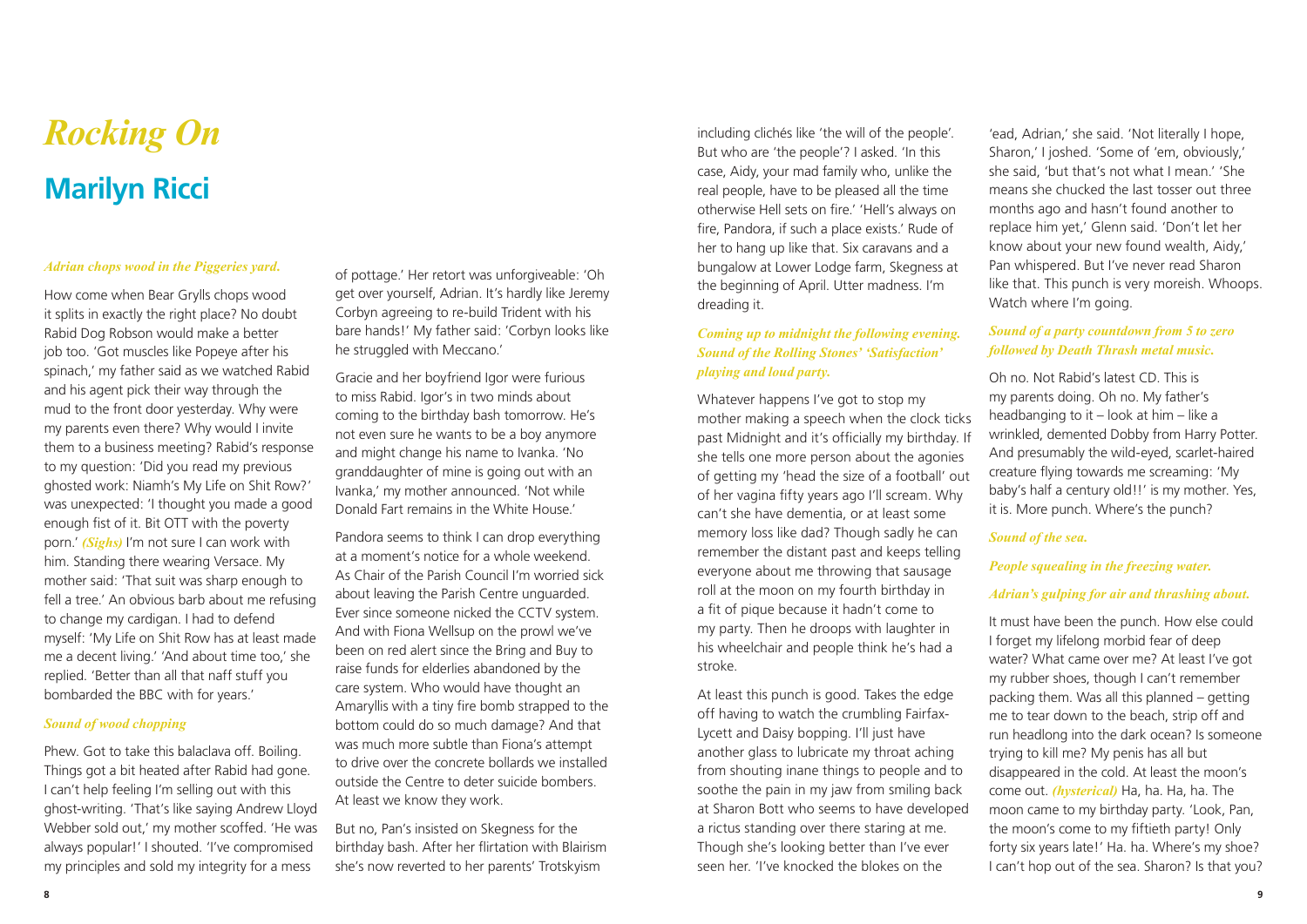

#### *On the beach early next morning. Sound of Adrian's footsteps on shingle, gulls crying, waves lapping.*

#### *He stops to stare at the sea.*

Calling out the coastguard wasn't strictly necessary last night. Sharon was perfectly safe once she'd reached the rocks. She's obviously a strong swimmer and, if all else failed, the tide would have brought her in. She did look quite magnificent, though, flying overhead in that harness. And to still be holding both my rubber shoes when they landed her was a miracle. There was really no need for some of the language used by the coastguard when he gave us his 'comprehensive safety briefing' on the beach afterwards. *(Sighs)*

The new day dawns on my second half century. *(Takes some deep breaths)* Here in bracing Skegness with Rabid's Death Metal still playing on a loop in my sore head. My parents are obviously trying to brainwash me into signing the contract with Rabid's agent. Though I do seem to have a talent for ghostwriting. 'I know all I've ever wanted is to write full time, Mother,' I shouted after her as she

staggered back to her caravan in the early hours in those ridiculous heels nearly tipping my father into a feeding trough, 'but at what price?' 'Get yourself a girlfriend,' she slurred over her shoulder. I can see now that Lo! The Flat Hills of My Homeland would never have worked as a novel but it was all my own work. Part of me. *(Pause)* Though I must say I didn't expect to be offered thirty thousand for ghosting Rabid, six times the normal fee. *(Pause)* Finlay-Rose looks as though she's expecting again and Glenn's post-traumatic stress lingers on. Wole still needs my help sometimes. And I have to think about Gracie's future.

Sun's breaking through now. I've always loved Pandora and I always will, but I have to let her go. My loins ached for Daisy as she clung to the decrepit shoulders of Fairfax-Lycett in the slow dances last night. But she's made her choice: to hitch her wagon to a dying breed. *(Takes more deep breaths)* Maybe good times are just around the corner. There was certainly a stirring down below when Sharon kissed me passionately in the sea last night before her ample rump went swimming off to rescue my rubber shoes.

### The bestselling diaries of **Adrian Mole**